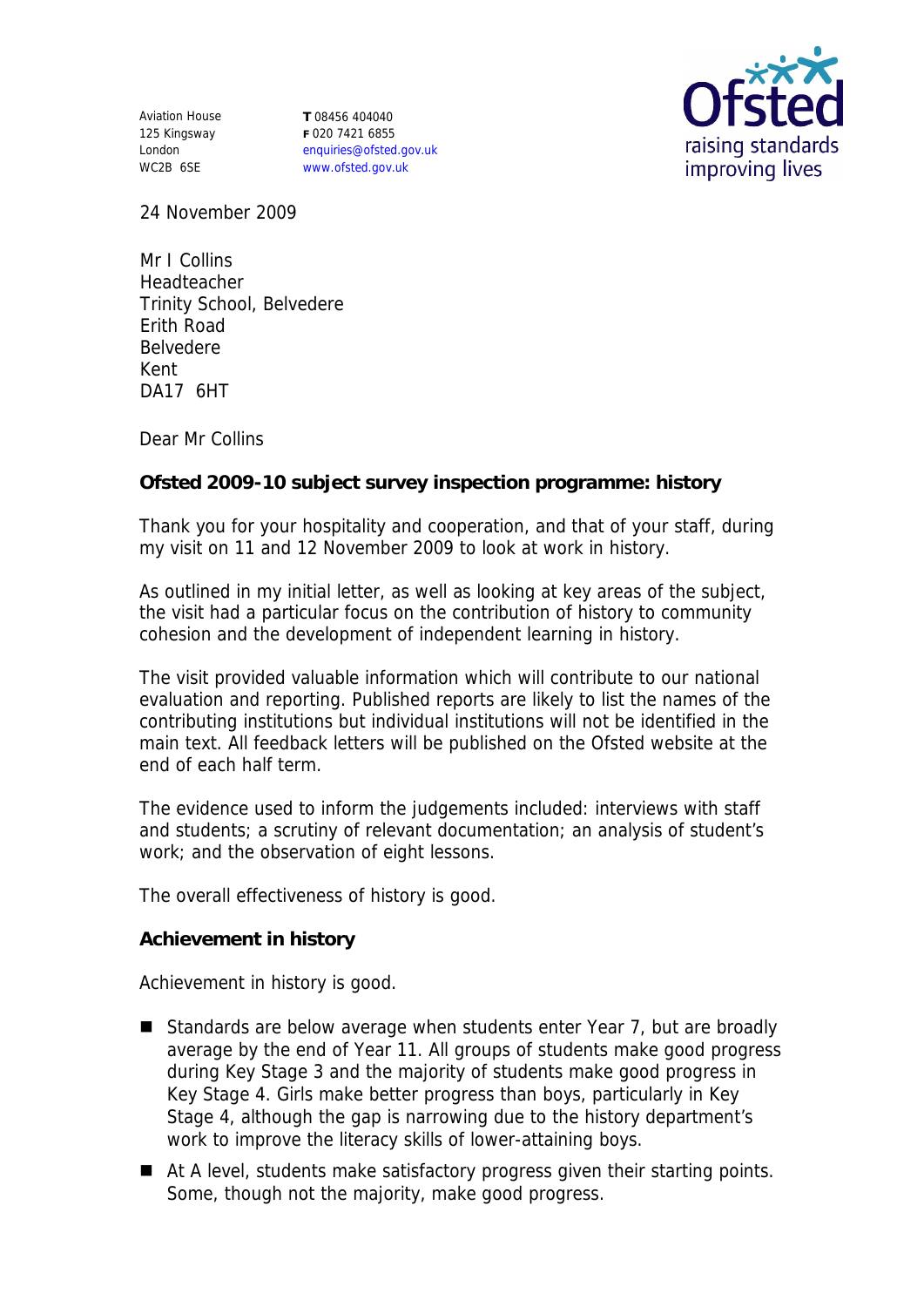- Good out-of-hours support, together with high-quality revision materials, makes a significant contribution to students' progress.
- In lessons, students make good gains in knowledge, but are less confident in their application of subject-specific skills, particularly when they are asked to assess the value of historical evidence.
- History makes a good contribution to their personal development. Behaviour is good and students enjoy their lessons. A service of remembrance, seen during the visit, enabled sixth-form students to demonstrate their outstanding moral and spiritual development in history.

## **Quality of teaching in history**

The quality of teaching is good.

- Lessons are always planned thoroughly. Teachers use their good subject knowledge to plan learning activities which enable students to develop good knowledge and understanding.
- Learning objectives are always made clear to students so that they know exactly what they are trying to learn.
- Teachers make good use of assessment to ensure that students know how well they are doing and what they need to do to improve. However, in some lessons, success criteria are not defined with sufficient clarity. In these lessons, students do not fully understand what they need to do to meet or exceed their learning targets.
- Most teaching provides good opportunities for students to work in pairs to develop their confidence in exploring complex historical issues. In a small proportion of lessons, such opportunities are not fully exploited. In these lessons, fewer students are able to participate in discussions.
- Teachers make good use of technology to enhance learning through, for example, the use of digital images to promote enjoyment and understanding.

**Quality of the curriculum in history**

The quality of the curriculum is good.

- The curriculum makes a good contribution to students' enjoyment of history. Students report that they enjoy the topics studied, with Crime and Punishment through time, the British Empire and the First World War among the most popular topics.
- History is a popular subject and the proportion of students opting to study history at GCSE has grown significantly in recent years to be above the national average.
- Schemes of work are developed well, particularly in Year 7, and reflect a coherent and well-organised approach to developing subject-specific knowledge and skills. This approach is less well-embedded in schemes of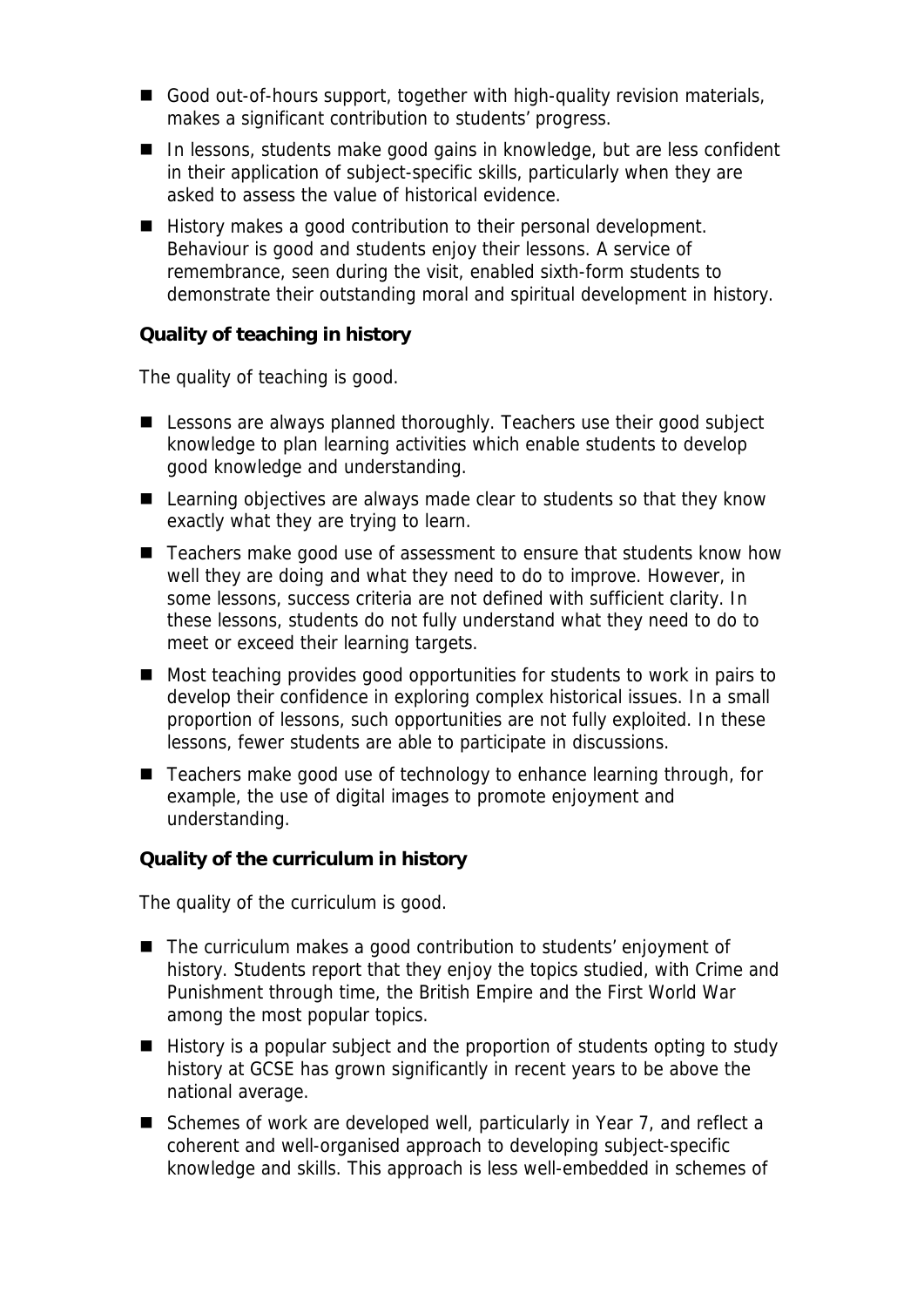work for other year groups which, while focusing on the knowledge to be gained, are less clear about how progression in skills will be achieved.

- Opportunities to produce detailed written work, for example on Crime and Punishment through Time or religious conflict in Northern Ireland, have provided good opportunities for students to develop their literacy skills.
- The school has made a satisfactory response to the revised Key Stage 3 curriculum, though local history and thematic approaches to history are not yet fully developed.
- $\blacksquare$  The curriculum is supported by a small range of trips and visits, for example, to the battlefield of the First World War, though students reported that they would like more opportunities to visit museums and sites of historical importance.

**Effectiveness of leadership and management in history**

The effectiveness of leadership and management is good.

- **Effective leadership and management have ensured that the majority of** students make good progress in their learning. This, together with accurate self-evaluation, demonstrates the history department's good capacity to improve further.
- Good support for non-specialist and supply agency teachers ensures that all lessons are at least satisfactory and the majority are good. The department operates very effectively on a daily basis.
- Assessment information is used well to monitor students' progress so that underachievement can be quickly identified and tackled.
- Strategies to improve the achievement of boys, who are less confident in using their literacy skills, have started to have an impact. As a result, the difference between the achievement of boys and girls who are currently in Year 11 has narrowed significantly.

**Subject issue: the contribution of history to community cohesion**

The contribution of history to community cohesion is satisfactory.

■ Teachers have a good understanding of the potential for history to contribute to community cohesion. Lessons on sensitive issues, such as immigration to the British Isles, or the Holocaust, are used to promote ethnic and religious tolerance. Strategies to promote community cohesion are not yet planned across the history curriculum.

**Subject issue: the development of independent learning in history**

The development of independent learning in history is good.

■ Students respond well to opportunities to carry out their own research and produce extended pieces of writing. This is seen, for example, in their work on religious upheaval in Tudor England.